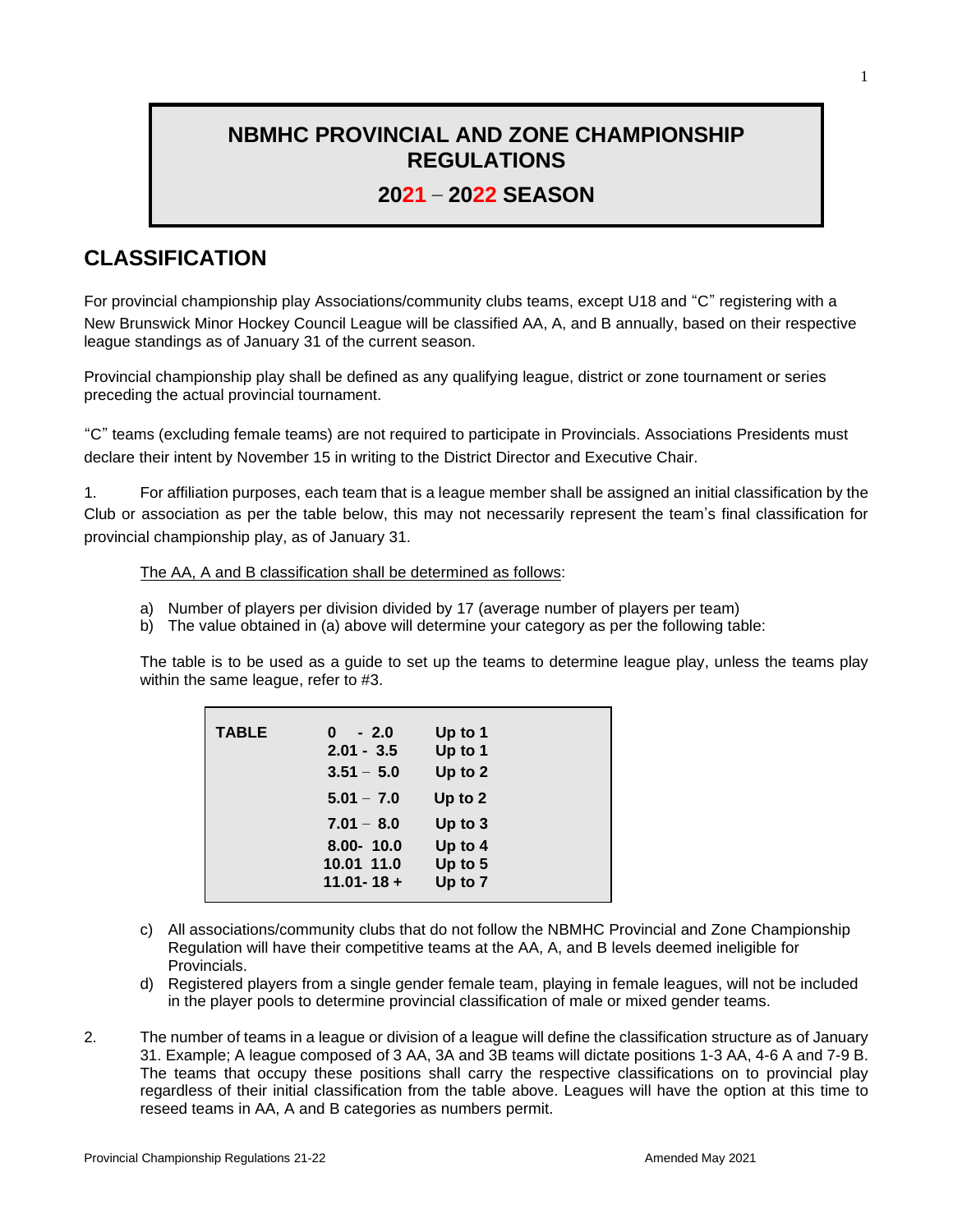Zone and provincial classification will be determined by District Directors. They will confer with the league President; taking into consideration the winning percentage, league play, and tournament record.

- 3. Any Association/Community Club having more than 1 team in a Division category (AA, A, B or C), not based on geography must balance those teams within that category.
- 4. For the purposes of provincial championship qualification, a team may move to a higher category.

## **QUALIFICATION**

- 5. To participate in provincial championships an association/community club must have a minimum of 12 players, 1 of which must be a goaltender, duly registered with the NBMHC in that division and category of play except for a "C" team. (Refer to Operations Manual 15.2)
- 6. All teams at the U13, U15, and U18 divisions (AA, A, B and C) vying for a Provincial Championship must play in a registered League. There shall be no provincial competition for the U7, U9 and U11 Divisions.
- 7. The NBMHC Directors shall ensure that all District/Zone/Association Leagues are operated in accordance with the NBMHC Regulations. Violations of such regulations will render a team, community club and/or association ineligible for provincial playoffs.
- 8. The U18 provincial playoffs shall be determined by a proposal from the Central U18 League, for U18 AA, A and B by January 31, through the NBHMC Executive Committee Liaison who will present it to the NBMHC Executive Committee by February 10<sup>th</sup> of each season for approval.
- 9. A District or Community Club that fails to show for a scheduled zone playoff or provincial championship weekend will not be eligible to participate in that level of play in the following season. Team officials will be suspended for a period of 1 year and the respective Community Club's membership will be subject to review by the NBMHC Executive Committee.
- 10. If the team members and the officials do not speak the same language during provincial playoffs, before the beginning of the game, a bilingual person must be identified who could help the officials better communicate their decisions, and inversely, in order to avoid any needless confusion.
- 11. End of season banquets of leagues having Anglophone and Francophone teams must be bilingual.

## **HOSTING OF PROVINCIAL CHAMPIONSHIPS**

- 12. **All minor provincial tournaments will be hosted March 25-27, April 1-3, or April 8-10.** It shall be the responsibility of the district directors within a Zone to guide their respective Minor Hockey associations through the process of the host application. The district director is tasked to clarify team eligibility within a division to all Minor Hockey association presidents within their district.
- 13. All provincial tournaments will be played under the Zone host system. Therefore, 8 teams (two per zone) in AA, A, B and C categories, can take part in Provincial Division category playoff (excluding U18 AA, A, and B divisions). The host association's team will occupy one of the two spots from their zone. All teams, excluding the host, will pay a maximum entry fee of \$800.00 per team to the Hosting Zone.
- 14. Each Zone, throughout the province, will be responsible for hosting a Provincial Championship Division on a rotating basis in conjunction with the following schedule. Each Division shall host each of the AA, A, B and C categories.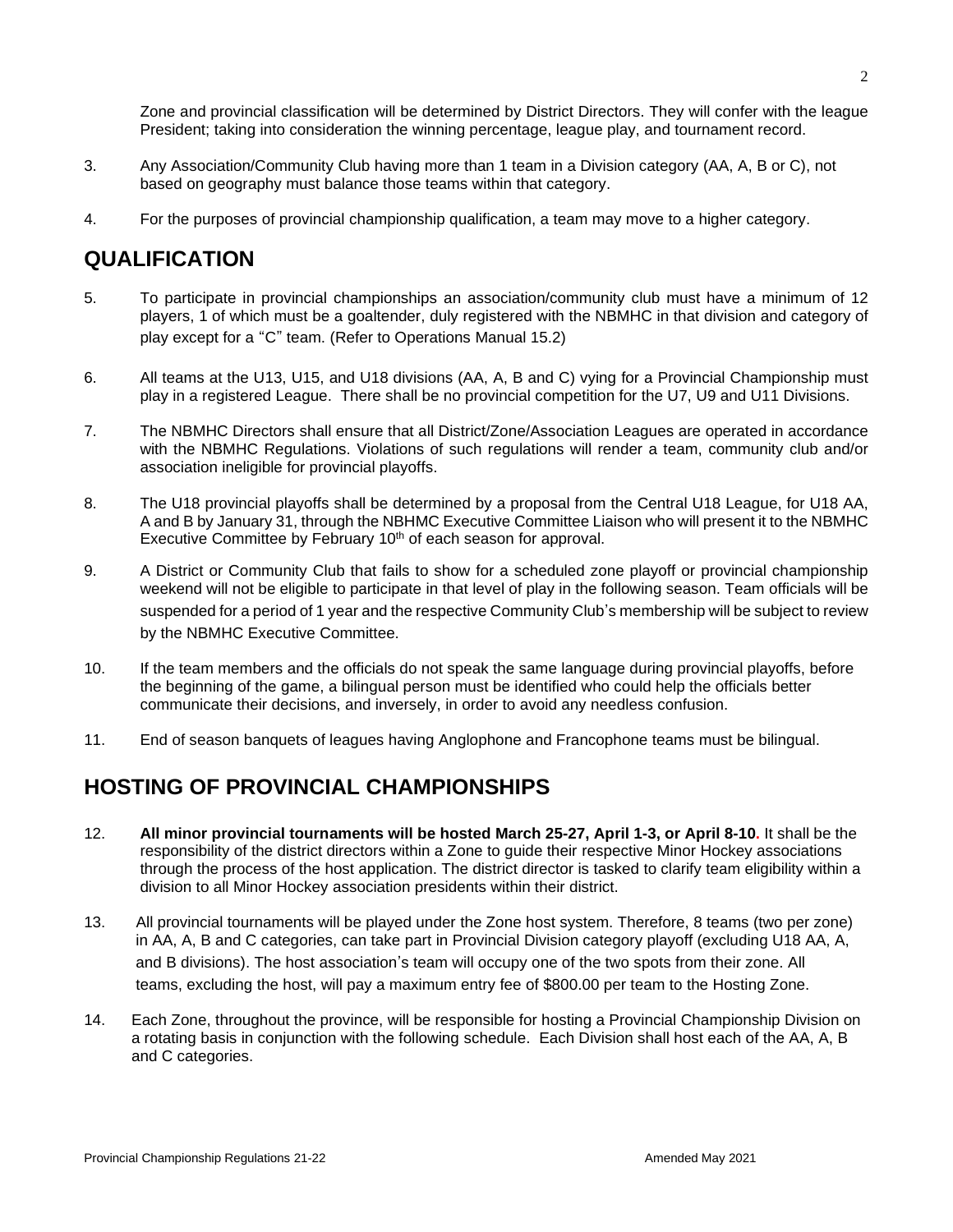| <b>Division</b> | 2021-2022 | 2022-2023 | 2023-2024 | 2024-2025 | 2025-2026 |
|-----------------|-----------|-----------|-----------|-----------|-----------|
| $U-13$          |           |           |           |           |           |
| $U-15$          |           |           |           |           |           |
| $U-18$          | В         |           |           |           |           |

- 15. The zone allocated to submit their application to host the respective category of Championship is given first priority in the selection process. Application forms to host Provincial Championships must be submitted to the District Directors and Hockey New Brunswick office by mail, fax (453-0868) or email no later than midnight January 31st of each year. The host for Provincial Tournaments shall be decided as per the qualifications for selection of site and hosting of the provincial championship. Should a designated zone fail to submit application for a provincial championship category (ie. Peewee, Bantam, and Midget), application to host this specific category will be open to all zones until February 7th. Upon this date, applications are to be received by Hockey New Brunswick office no later than 5:00 p.m. Should there be no application received for a specific category by February 7th, Provincial Championships for that category will be cancelled for the current season.
- 16. The NBMHC shall award the right to host Provincial Championship by February 10th annually. Notices shall be forwarded to all Associations from HNB within 7 days of site identification.

### **DISTRICT AND/OR ZONE PLAYOFFS**

- 17. All district and/or zone U13, U15 and U18 C playoffs must be either a) a best of 3 series for 2 teams or a double round robin (home and away) for more than 2 teams or b) the standings of a league may be used.
- 18. All zones must declare representatives at the AA, A, B and C, levels one week prior to the provincial tournament or the zone will be ineligible for Provincials. Whereas leagues do not include the entire zone, district champions must be declared 2 weeks prior to provincial tournament. In this instance, District Directors shall schedule zone playoffs in accordance with the NBMHC regulations.
- 19. Zone champions via their District Director must submit a copy of their roster forms, (including approved affiliates), duly approved by the HNB Registrar no later than Monday of the week prior to provincial tournament.

### **ZONE AND PROVINCIAL TOURNAMENT PLAYING RULES & REGULATIONS**

20. a. All AA, A and B and C provincial tournaments will be played as per the following schedule format. Except for the first game on Friday, Zones may be substituted to accommodate team travel requirements. Host zone plays Friday early game against the next closest team in their group**-** this may require switching teams.

b. HNB Executive Director, District Director in the Host Zone will advise the host committee chair of any changes to the schedule to accommodate travelling teams.

| Group "A"<br>1-ZONE A #2 team<br>2- ZONE B #2 team<br>3- ZONE C #1 team<br>4-ZONE D #1 team | Group "B"<br>5- Zone A #1 team<br>6- Zone B $#1$ team<br>7- Zone C #2 team<br>8- Zone D #2 team |
|---------------------------------------------------------------------------------------------|-------------------------------------------------------------------------------------------------|
|                                                                                             |                                                                                                 |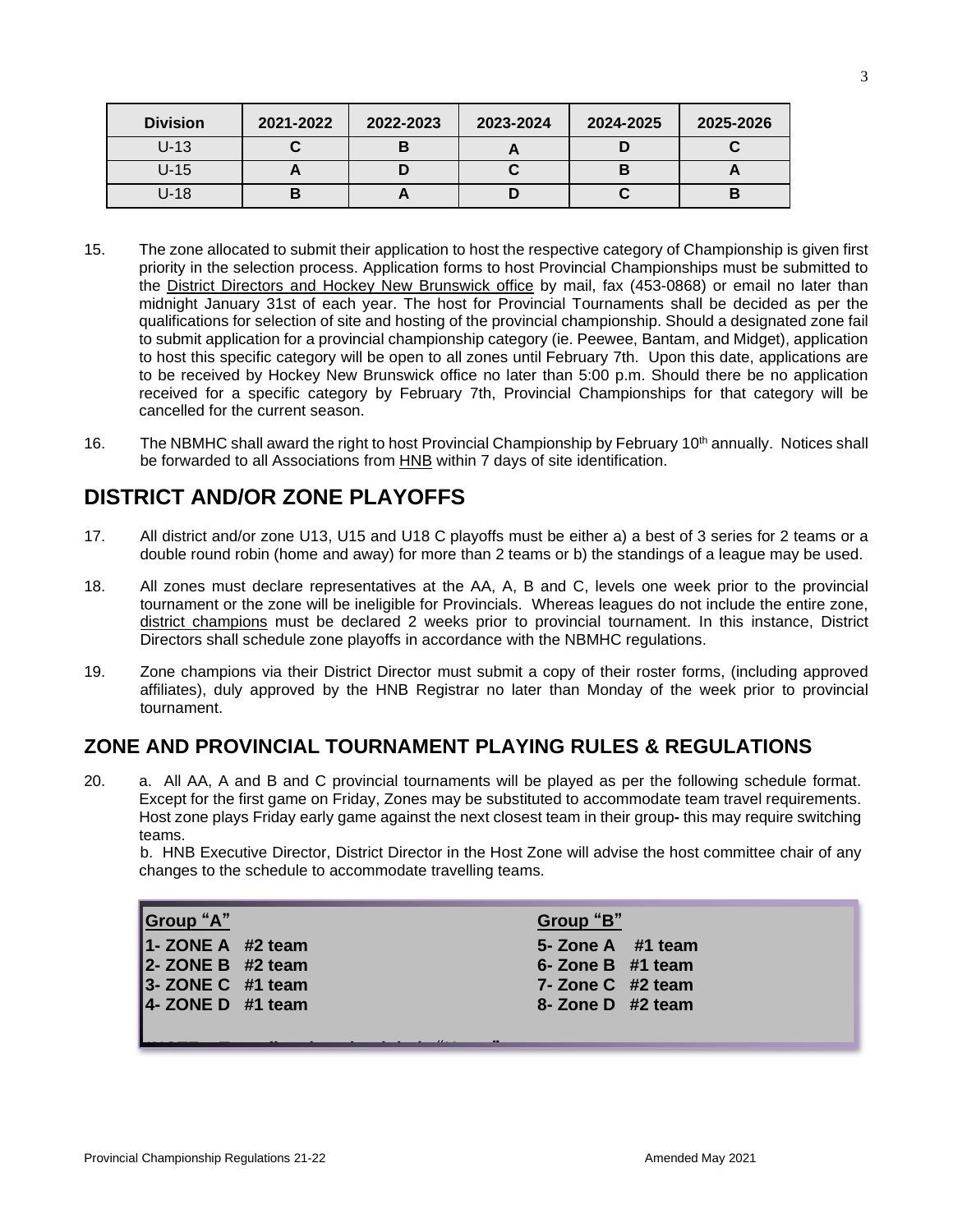| <b>TWO RINK SCHEDULE</b>       |                         |                                |  |
|--------------------------------|-------------------------|--------------------------------|--|
| <b>Friday</b>                  | <b>Saturday</b>         | <b>Sunday</b>                  |  |
| <b>Rink 1</b><br><b>Rink 2</b> | <b>Rink 2</b><br>Rink 1 | <b>Rink 1</b><br><b>Rink 2</b> |  |
| 1 & 2 1800h 5 & 6              | 4 & 1 1000h 8 & 5       | 2A & 1B 1000h 2B & 1A          |  |
| 3 & 4 2000h 7 & 8              | 2 & 3 1200h 6 & 7       |                                |  |
|                                | 2 & 4 1600h 8 & 6       | 1400h Finals<br><b>Finals</b>  |  |
|                                | 1 & 3 1800h 7 & 5       |                                |  |

### **ONE RINK SCHEDULE**

| $\mathsf{Friday}$ |           | <b>Saturday</b> |             | <b>Sunday</b> |               |
|-------------------|-----------|-----------------|-------------|---------------|---------------|
| 1000h             | 1&2       | 1000h           | 8 & 5       |               | 1000h 2B & 1A |
| 1200h             | 3 & 8 & 4 |                 | 1200h 6 & 7 |               | 1200h 2A & 1B |
| 1400h             | 5&6       | 1400h           | 183         |               |               |
| 1600h             | 7&8       | 1600h           | 2 & 4       | 1600h Finals  |               |
| 1800h             | 4&1       | 1800h           | 7&5         |               |               |
| $ 2000h \t283$    |           |                 | 2000h 8 & 6 |               |               |
|                   |           |                 |             |               |               |

- 21. Team Rosters prior to the commencement of Provincial Championships, copies of the HNB Player Roster Forms, including affiliated players, shall be submitted by the HNB office to the Tournament Director. This roster will be frozen at a maximum of 19 players (including affiliates) in U13 and U15, 21 players in U18 competitive and 25 players in U18 C. Teams may only dress 19 players for a game. Players shall not be on two frozen rosters simultaneously.
- 22. Zone and Provincial tournament playoff games at all levels to be 15-minute stop time periods with a 3 minute bench rest period between the first and second period and a flood between the second and third period. The ice must be resurfaced before the start of each game.
- 23. In the 3<sup>rd</sup> period, if there is a 7-goal differential, the game will run at straight time for the remainder of that game.
- 24. a) Tied games in round robin play shall remain a tie. The tie breaking sequence will only come into effect once round robin play has been completed. These tie breaking rules apply to all HNB sanctioned zone and provincial events. b) Tie Breaking Sequence (Amended: May 2015)
- 24.1. Two Teams Tied If two or more teams are tied at the conclusion of a round robin series, then the following procedure will be used to determine the final ranking before the semi-final and final games are played.
- 24.2 In the event that teams are tied for a playoff position, the following procedure will apply:
- 25.1 If two teams are tied:
- 25.1.1 The winner of the round robin game between the two tied teams gains the higher position.
- 25.1.2 The team with the most wins in the round robin gains the higher position.
- 25.1.3 If the two teams are still tied after 25.1.1 and 25.1.2 have been applied, then the team with the best goal verage gains the higher position. The goal average of a team is to be determined in the following manner: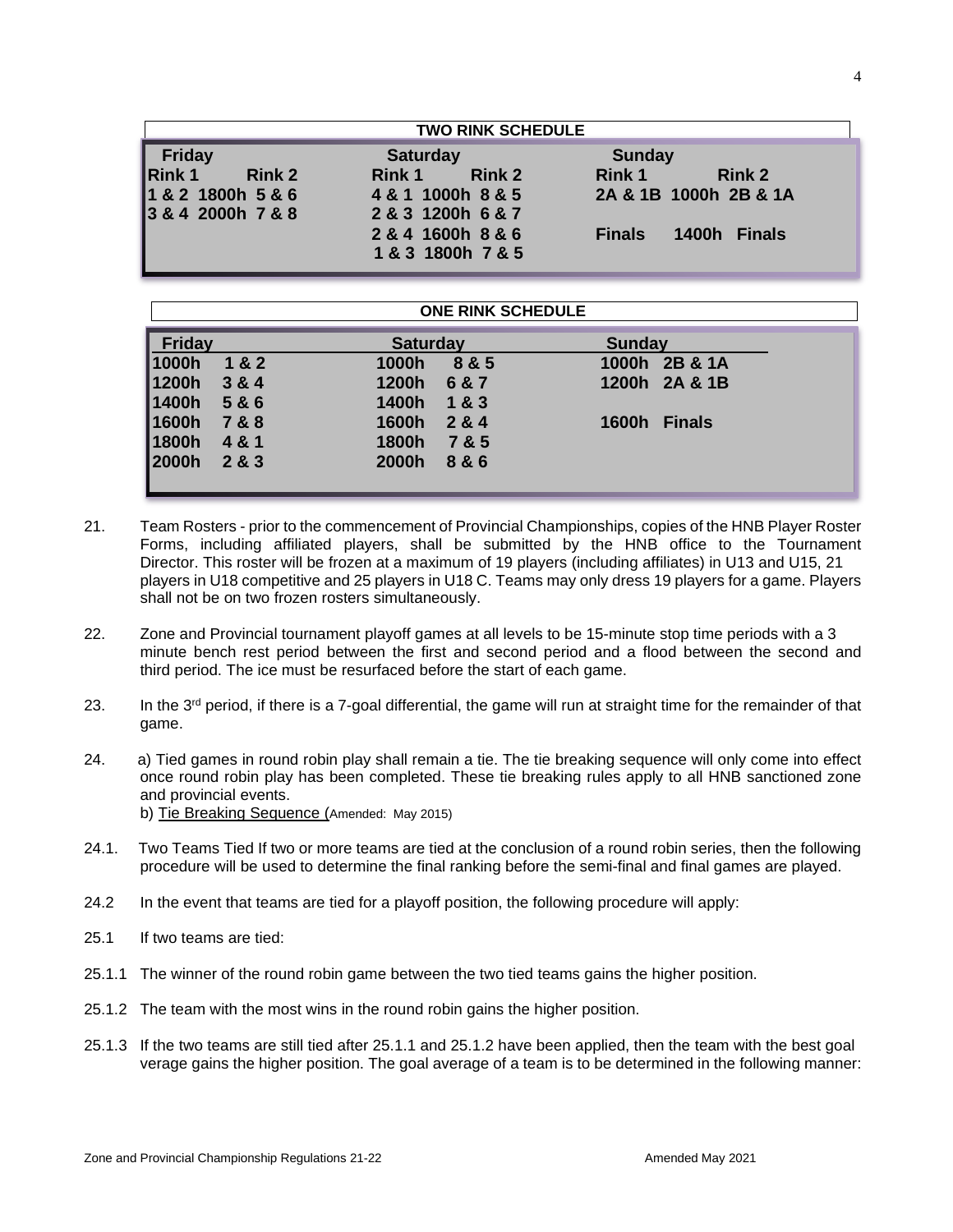Total number of goals for divided by the total number of goals for and against. NOTE: All round robin games are included.

Example: For = 10 goals  $a$  against = 4 goals Percentage: 10/10+4 = .714

NOTE: The higher percentage gains the higher position

- 25.1.4 If the two teams are still tied after 25.1.1, 25.1.2, and 25.1.3 have been applied, the team with the least number of minutes in penalties throughout all of the round robin games, gains the higher position.
- 25.1.5 If the two teams are still tied after 25.1.1, 25.1.2, 25.1.3, and 25.1.4 have been applied, then the team which scored the first goal in the game between the tied teams gains the higher position.
- 25.1.6 If the two teams are still tied after 25.1.1, 25.1.2, 25.1.3, 25.1.4, and 25.1.5 have been applied, a single coin toss will determine which team gains the higher position.

#### Three or More Teams Tied

Note: The three-team tiebreaker is used to determine the seeding of the 1st, 2nd, 3rd seed. If any step in the tiebreaker only seeds one team, that team assumes that position. The three-team tiebreaker will continue to determine the seeding of the two remaining teams. At no time will teams using this formula go back to the twoteam tiebreaker

- 25.2. If three teams or more are tied, the point record established in the games among the tied teams only will be used as the first tie breaking formula in deciding which team(s) shall advance.
- 25.2.1 The team with the most wins, in games among the three teams, would gain the highest position.
- 25.2.2 If teams are still tied after 25.2.1 has been applied, then the team with the best goal average, gains the highest position. The goal average of a team is to be determined in the following manner: total number of goals for divided by total number of goals for and against.

NOTE: All round robin games are included

Example: For = 10 goals  $a$  against = 4 goals Percentage 10+4 = .714

NOTE: The highest percentage gains the highest position(s).

The exercise of 25.2.2 establishes the team or teams with the highest position(s) by percentage. These teams will advance. If there are still teams tied, they go to the next step. They do not go back to the "Two Team Tiebreaker."

#### Example;

A. Team  $A - 714 = 1$  seed - Advances

Team B  $-$  .500 = 3 seed – Does not advance Team C  $-$  .650 = 2 seed – Advances

- B. Team  $A 714 = 1$  seed Advances
	- Team B .500 = Still tied with team C go to next step 27. 2.3. Team C- .500 = Still tied with team B go to next step 23.2.3.
- C. Team A –.  $650 =$  Still tied with team B go to next step 27.2.3. Team B .650 = Still tied with team A go to next step 25.2.3. Team C - .500 = Does not advance
- 25.2.3 If teams are still tied after 25.2.1 and 25.2.2. The team with the fewest goals against (all round robin games played) will gain the highest position.